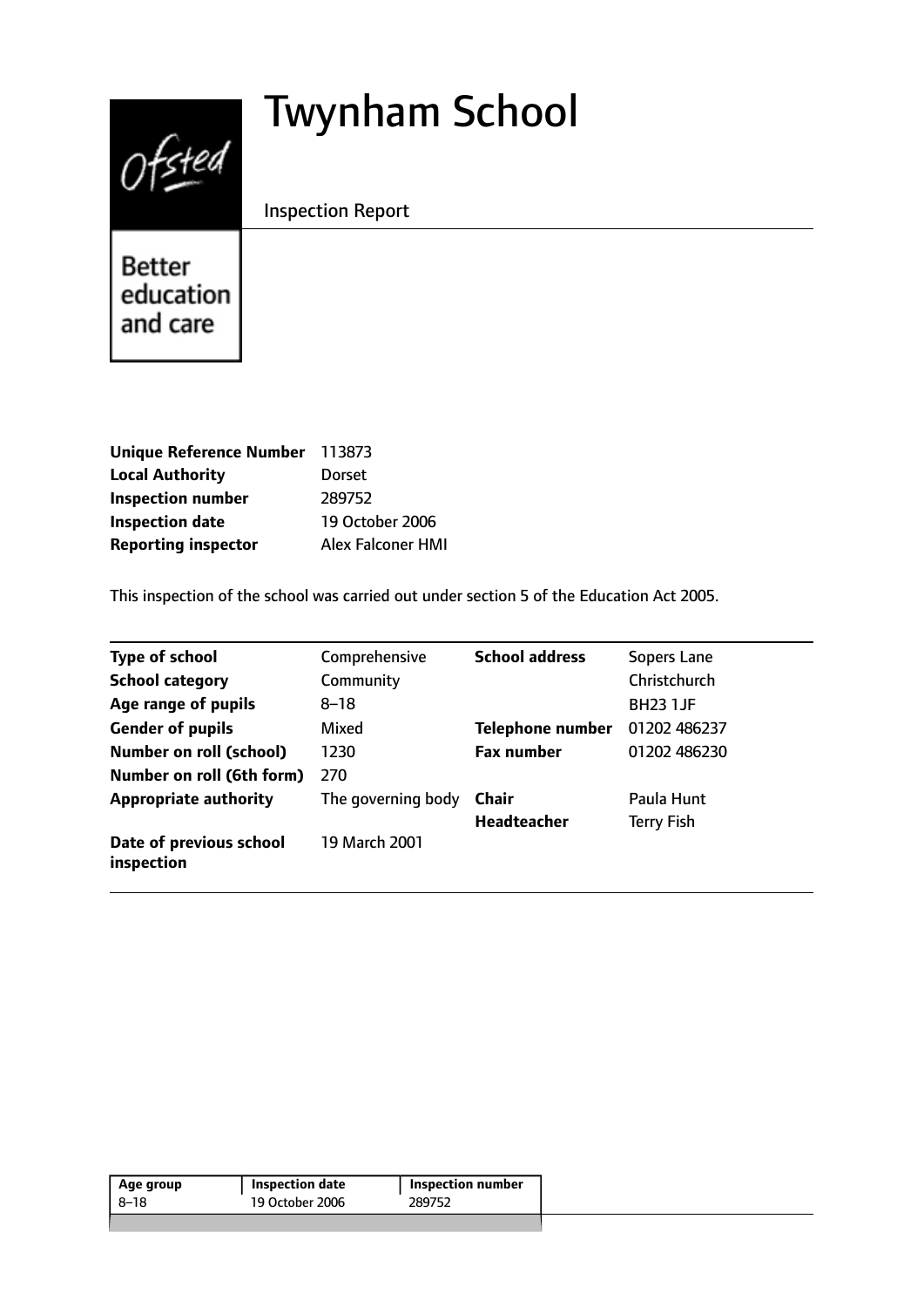© Crown copyright 2006

Website: www.ofsted.gov.uk

This document may be reproduced in whole or in part for non-commercial educational purposes, provided that the information quoted is reproduced without adaptation and the source and date of publication are stated.

Further copies of this report are obtainable from the school. Under the Education Act 2005, the school must provide a copy of this report free of charge to certain categories of people. A charge not exceeding the full cost of reproduction may be made for any other copies supplied.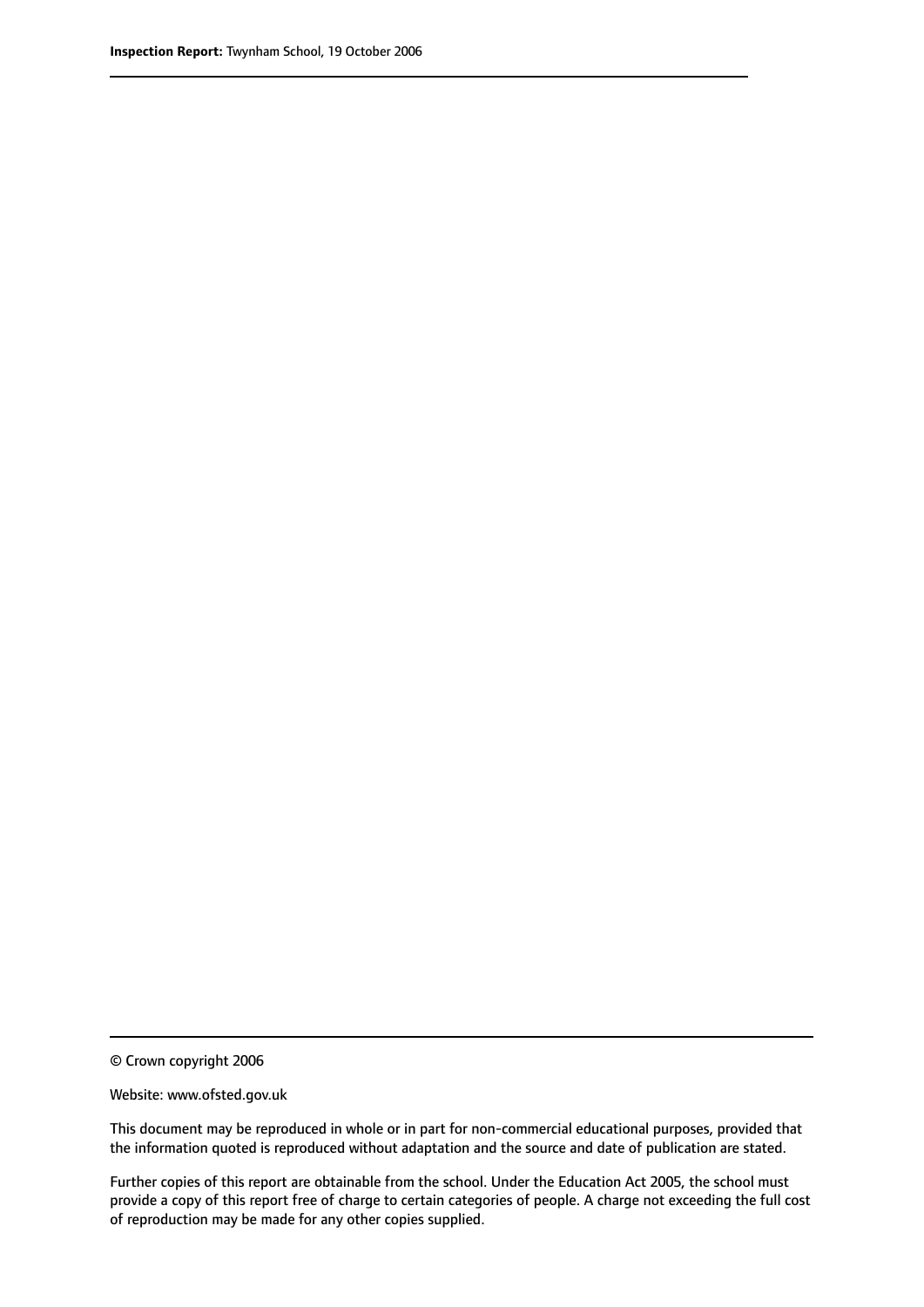# **Introduction**

The inspection was carried out by one of Her Majesty's Inspectors and an Additional Inspector.

# **Description of the school**

Twynham is a large 11-18 comprehensive school. The vast majority of the students are of White British heritage; the remainder are of Asian and mixed race heritage. The proportion of students eligible for free school meals is well below the national average. The proportion of students with learning difficulties and disabilities is above the national average. The school has specialist technology college status has recently been invited to apply for a second specialism. In addition, Twynham is the lead school in the Bournemouth, Poole and Dorset East initial teacher training scheme.

### **Key for inspection grades**

| Grade 1 | Outstanding  |
|---------|--------------|
| Grade 2 | Good         |
| Grade 3 | Satisfactory |
| Grade 4 | Inadequate   |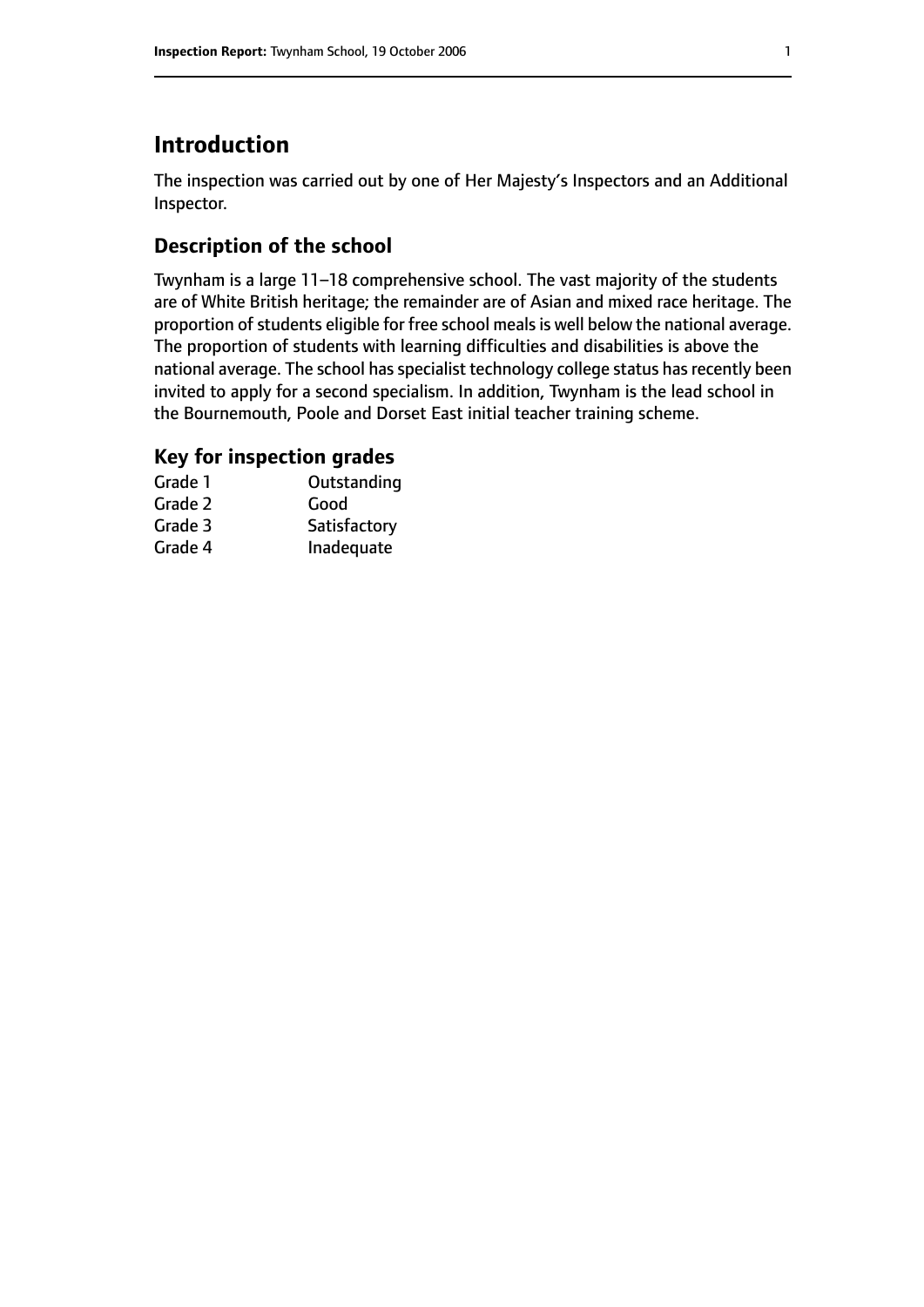# **Overall effectiveness of the school**

#### **Grade: 1**

Twynham School provides outstanding education for its students. The views of students, parents and others involved with the school are actively sought. The vast majority of the parents commented very positively in response to the questionnaire, for example, 'We are extremely impressed with all aspects of the school and our son is making excellent progress.' The school has a happy, welcoming atmosphere and the students feel safe and work conscientiously. Since the last inspection, the curriculum has been broadened to provide more vocational options and the use of data further developed to provide more effective support and guidance.

Standards are high and students' achievement is outstanding. The school's results have been well above the national averages in Year 9 and Year 11 for the past four years. Progress, overall, is also very good and groups such as the gifted and talented or those with learning difficulties and disabilities also make very good progress across the key stages. Standards are also very good in the sixth form where pass rates at GCE A level are high and the majority of the students' progress to higher education or training. Students are well served by the technology focus of the school and can now access the school's network from home.

The personal development and well-being of students are outstanding. Students appreciate the positive atmosphere and the support they receive. They enjoy their studies and make a real contribution to the school and local community. Students behave very well and enjoy relaxing together socially at lunchtime or attending clubs. They feel safe and well looked after in the school and their spiritual, moral, social and cultural development is noticeably strong.

Teaching and learning are good across the school. Lessons are well planned and the teachers are experienced and confident. They manage learning well and use ICT effectively to help students understand and make progress. Overall, students respond well and make good progress. However, teachers and managers are aware that, in an outstanding school, they need to improve the proportion of lessons that are judged to be outstanding.

The curriculum provides a very wide range of opportunities for students. The curriculum is broad and balanced in Years 7 to 9. Recent developments have substantially increased opportunities for students in Years 10 and 11 and in the sixth form. In particular, more vocational courses have been developed in addition to the range of technology options that the school's specialist status provides. The personal, social and health education programme across the school and work experience in Year 10 ensure that students are very well prepared for their future economic well being.

Care, guidance and support given to students are outstanding. The recently developed student support service works with a very wide range of other professionals and ensures that high quality support is given to all students. Those with learning difficulties and disabilities and vulnerable students are very well supported and cared for. Parents and guardians receive regular reports on the progress of their children and academic guidance is exceptionally strong.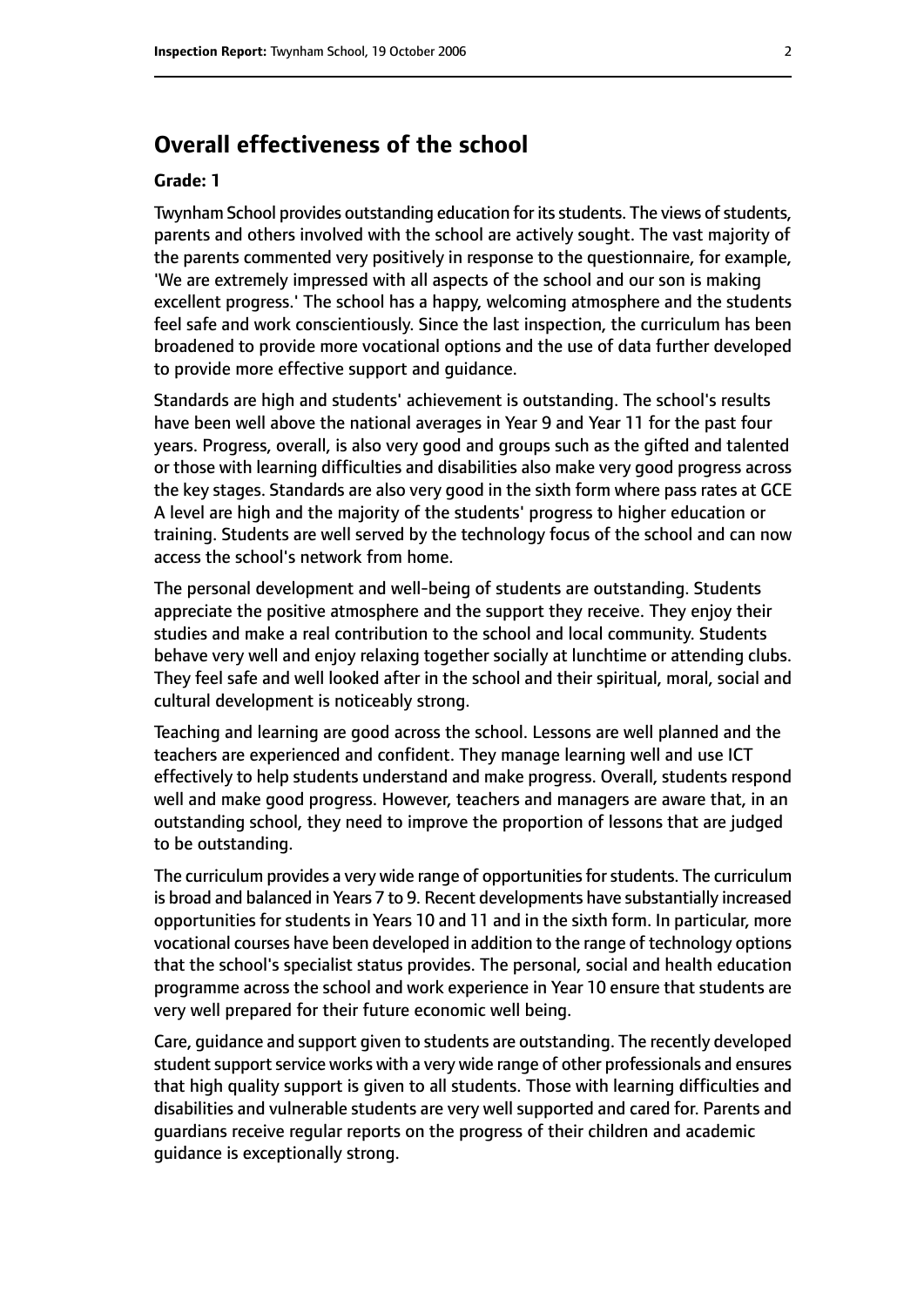Leadership and management are outstanding. The headteacher and senior managers provide excellent leadership and are dedicated to raising standards. Expectations are high and the students respond by working hard and achieving very well. A welcoming and happy atmosphere is evident throughout the school. Governors are well informed and work effectively with managers. The school makes good use of its accommodation; however, the changing facilities for physical education continue to be inadequate. The school is well run and has a calm and tolerant atmosphere. Twynham School is popular with the local community and deserves its good reputation.

#### **Effectiveness and efficiency of the sixth form**

#### **Grade: 1**

The sixth form, which is run in collaboration with two local secondary schools, is outstanding. It provides a very good and supportive atmosphere environment in which young people can study and mature. GCE A level passrates are very good and improved to 98% in 2006. Students in the sixth form make progress broadly at or above the level predicted by their earlier attainment. Nearly 90% of Year 11 students go on to the sixth form or to further training each year and around 75% of the sixth formers went on to higher education in 2006.

#### **What the school should do to improve further**

- Improve the quality of the accommodation, in particular, the changing facilities for physical education.
- Increase the proportion of outstanding teaching.

## **Achievement and standards**

#### **Grade: 1**

#### **Grade for sixth form: 1**

Standards are well above average and achievement is outstanding. Students come to the school in Year 7 with average attainment and positive attitudes to learning. By the end of Year 9, they attain significantly above average standards and make very good progress. In Year 9, students consistently attain high standards in English and standards in mathematics and science in 2006 improved markedly. The GCSE and A-level results are above the national averages. The proportion of students achieving five high grade passes at GCSE, including mathematics and English, has been above the national average for the past three years. Students make very good progress in Years 10 and 11. Pupils with learning difficulties and disabilities also make very good progress across the school. In the sixth form, the GCE A level pass rates improved to 98% in 2006. The school's focus on detailed tracking and specifically targeted support is paying dividends and the current standard of students' work is well above average. In addition, students achieve successes in a wide variety of extra-curricular sporting and cultural activities.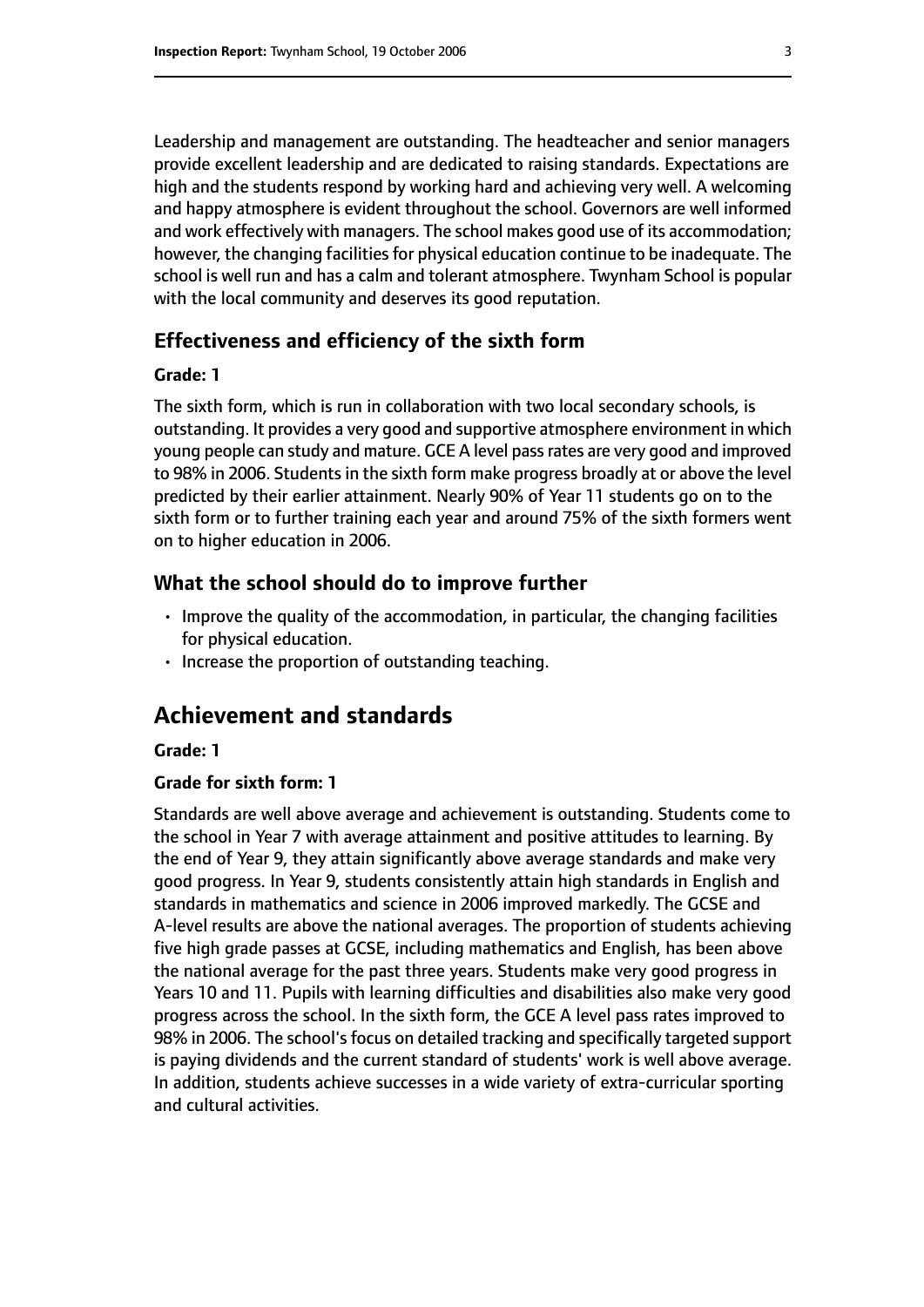# **Personal development and well-being**

#### **Grade: 1**

#### **Grade for sixth form: 1**

The personal development and well-being of students are outstanding. Students feel safe and view the school's positive atmosphere and the support they receive as the main reasons why they enjoy school. They in turn make a real contribution to their school, for example, as student mentors, and in doing so increase their own confidence and self-esteem. Students behave very well, both in lessons and around the school, so that lessons are focused on achievement for all. The positive environment is reflected in high attendance and low levels of unauthorised absence. At lunchtime and after school, the students actively participate in sport and recreational activities. They appreciate the way their views are taken into account through the school council and how the school organises extra-curricular activities to suit the changing interests of different groups. Many now choose healthy eating options from the school canteen. Students' spiritual, moral, social and cultural development, too, is outstanding and students benefit from a wide range of visits, both socially and those forming an integral part of the curriculum.

# **Quality of provision**

#### **Teaching and learning**

**Grade: 2**

#### **Grade for sixth form: 2**

Teaching is judged to be good by the school and the inspection evidence supports this assessment. Lessons are well planned and teachers are confident in their knowledge and their ability to create a happy working atmosphere. Good use is made of information and communication technology (ICT) to help students understand and make progress with their studies. A particular strength of the teaching is the way in which teachers encourage students to take part in lessons. One student commented: 'The teachers are really helpful and make you want to participate.' However, the proportion of outstanding lessons is not as high as might be expected in an outstanding school. Sometimes, teachers talk for too long and the students are passive, and whole-class teaching approaches do not always meet the full range of learning needs.

#### **Curriculum and other activities**

#### **Grade: 1**

#### **Grade for sixth form: 1**

The curriculum has been recently revised and now provides a very broad range of opportunities which meet the needs of students and provide access to relevant national qualifications. The school collaborates well with other local schools and colleges to provide a range of vocational programmes and opportunitiesfor work-related learning.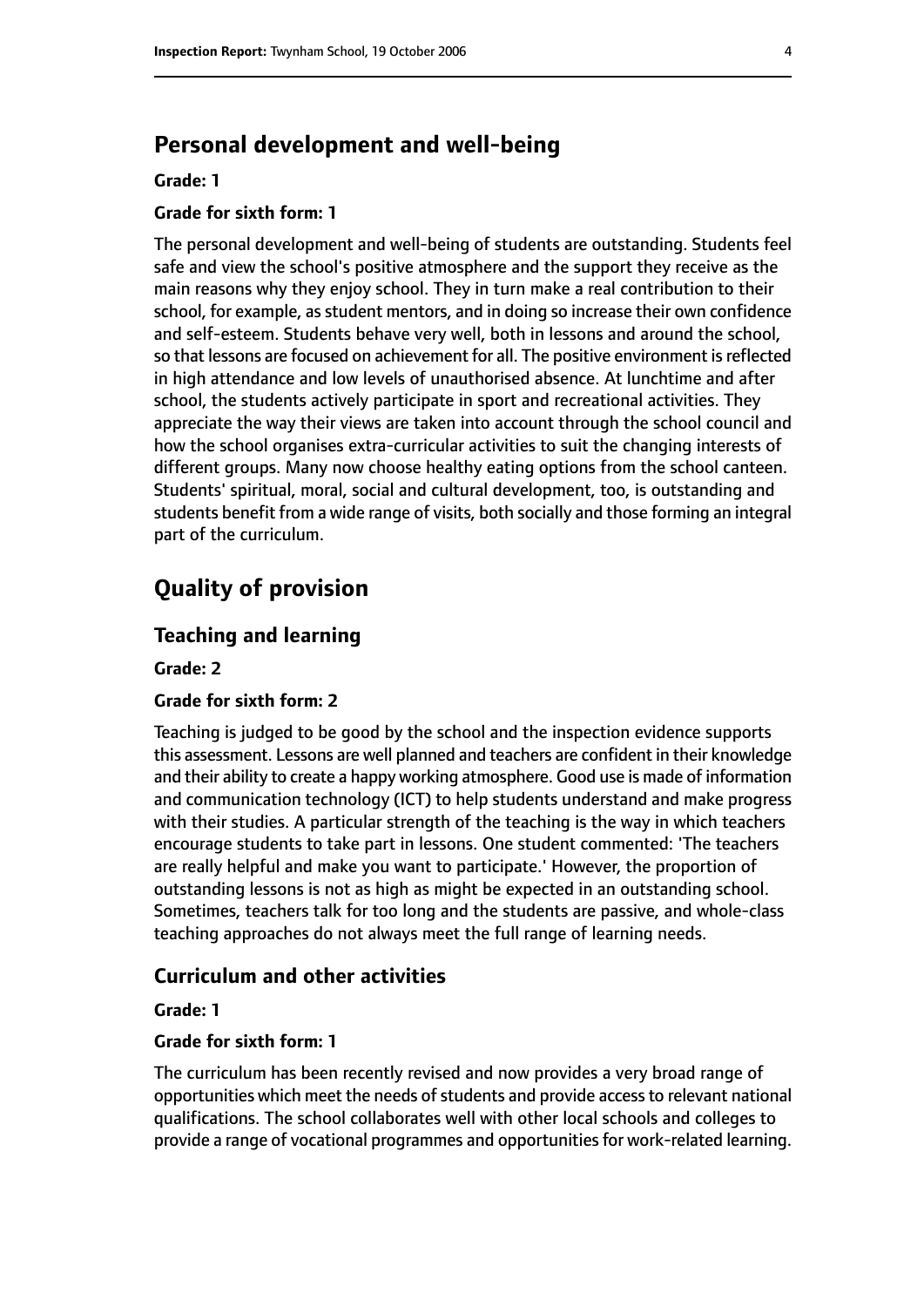A wide range of advanced level and vocational courses is available in collaborative sixth form arrangements with two other nearby schools. The personal development and work experience programmes ensure that students are very well prepared for their future economic well-being.

#### **Care, guidance and support**

#### **Grade: 1**

#### **Grade for sixth form: 1**

The outstanding quality of care, guidance and support given to students contributes strongly to their achievement and personal development. The student support service works in an integrated manner with a very wide range of other professionals to ensure that each and every young person is given the support needed. Students with learning difficulties and disabilities and vulnerable students are very well supported and cared for. '… The school has been brilliant at identifying children's needs and addressing them quickly,' was a comment made by the parents of a student with learning difficulties and disabilities. There are rigorous systems in place to track and monitor students' progress. This is a key strength of the school. Academic guidance is also exceptionally strong and parents are involved at every stage. Students falling behind are identified quickly and a range of strategies, including individual mentoring and revision or extra classes, is used to enable them to catch up.

# **Leadership and management**

#### **Grade: 1**

#### **Grade for sixth form: 1**

The school is very well led by the senior management team and middle managers. The headteacher provides clear vision dedicated to raising standards and focused on improvements. Staff are carefully recruited and teachers are well qualified and experienced. As a result, students make very good progress in their studies. The capacity to improve continues to be very strong and the drive to improve standards is relentless. Managers are particularly effective in monitoring and analysing data which leads to a high standard of self-evaluation. Recent variations in the Year 9 test results and GCSE pass rates were clearly identified and sensible action plans put in place. As a result, test scores improved markedly in 2006 and the school was able to demonstrate that progress in Years 10 and 11 and in the sixth form was very good, given the earlier attainment of the groups involved.

The school has very good links with local schools and with further education colleges and employers. Arrangements for work experience, community involvement and extra-curricular activities are very good. Students take part with enthusiasm and demonstrate commendable commitment to healthy lifestyles. The governors support the school very well and are fully informed of developments and progress. Statutory requirements are fully met and child protection arrangements are up to date and well documented. Very good partnerships with the community continue to develop through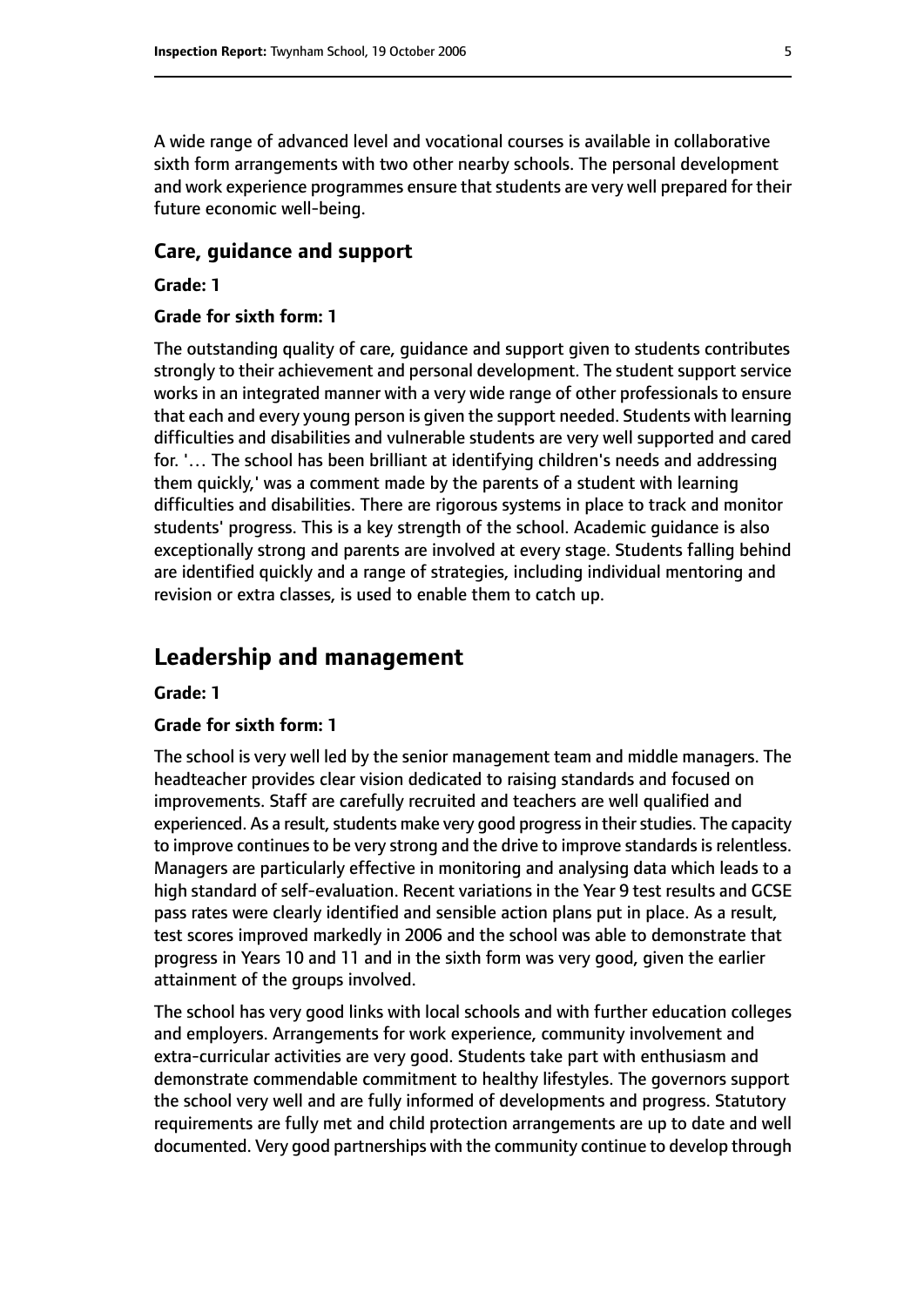links with, for example, local primary schools, further education colleges, the collaborative sixth form arrangements and the local teacher training initiative in which the school takes the lead. The school makes good use of its accommodation and site. There are a large number of temporary classrooms in use, the sports facilities are too small and the changing facilities for both boys and girls are inadequate. This weakness was identified in the last inspection report and has still not been addressed.

Managers, teachers and support staff work hard to promote equality of opportunity and to combat discrimination. The result is a very well run school with a calm and tolerant atmosphere. There are highly effective systems in place for collecting information about performance across the school. The school improvement plan is clear and well structured. It is very effectively supported by a well established mechanism for reviewing progress toward targets. The school richly deserves its high local reputation.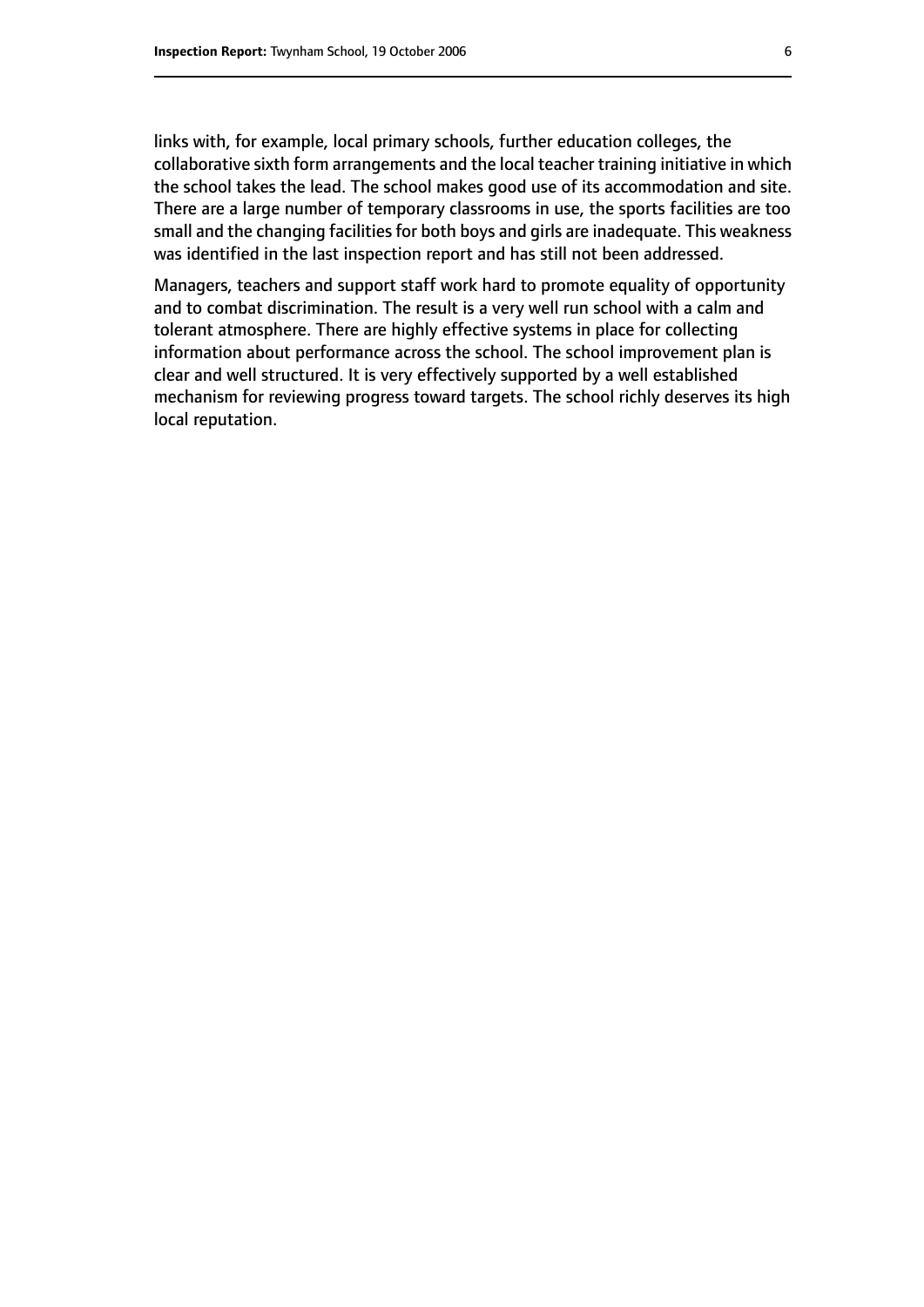**Any complaints about the inspection or the report should be made following the procedures set out inthe guidance 'Complaints about school inspection', whichis available from Ofsted's website: www.ofsted.gov.uk.**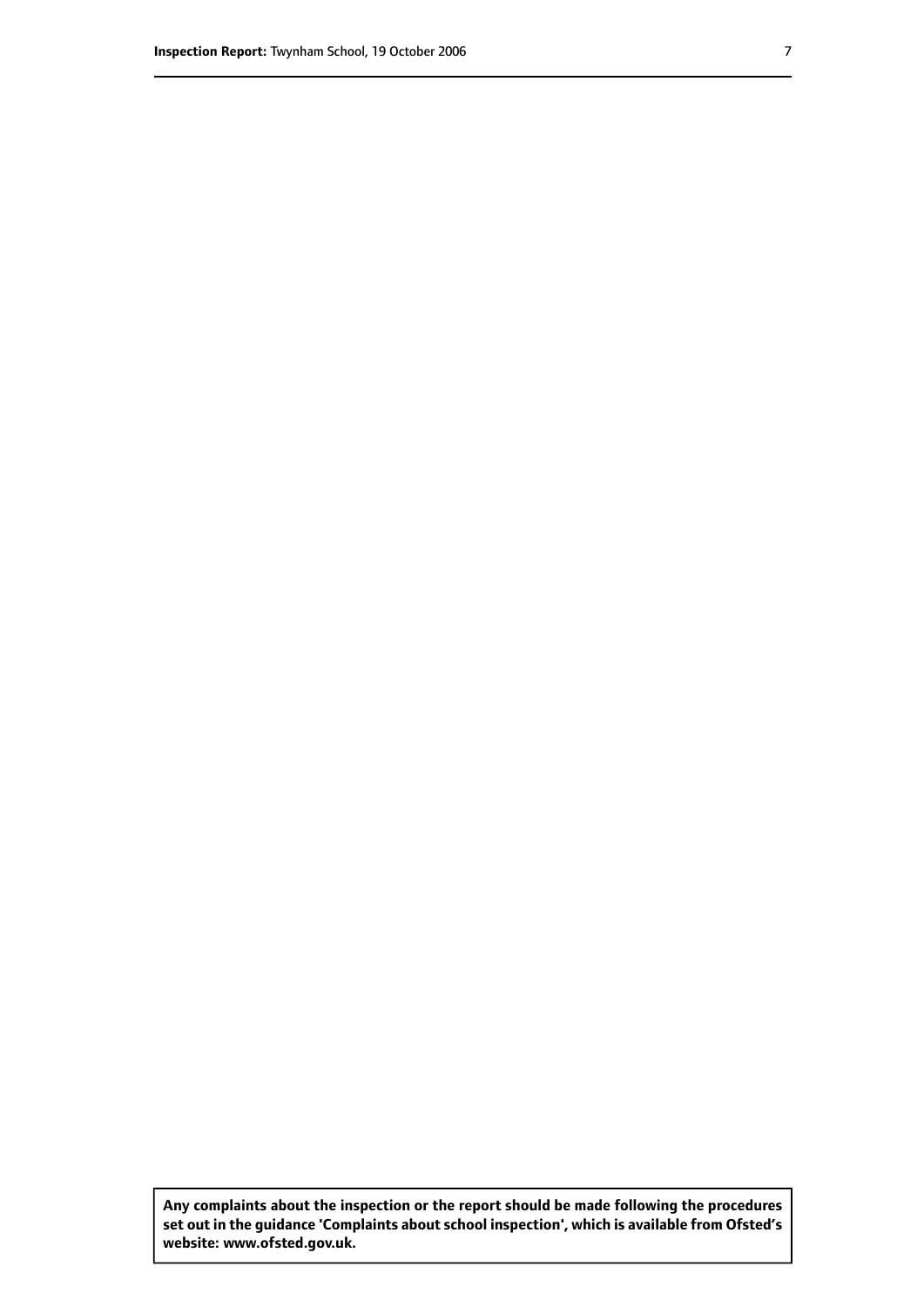# **Inspection judgements**

| Key to judgements: grade 1 is outstanding, grade 2 good, grade 3 satisfactory, $\mid$ | <b>School</b>  | $16-19$ |
|---------------------------------------------------------------------------------------|----------------|---------|
| and grade 4 inadeguate                                                                | <b>Overall</b> |         |

# **Overall effectiveness**

| How effective, efficient and inclusive is the provision of<br>education, integrated care and any extended services in meeting<br>the needs of learners? |     |     |
|---------------------------------------------------------------------------------------------------------------------------------------------------------|-----|-----|
| How well does the school work in partnership with others to<br>promote learners' well-being?                                                            |     |     |
| The effectiveness of the school's self-evaluation                                                                                                       |     |     |
| The capacity to make any necessary improvements                                                                                                         |     |     |
| Effective steps have been taken to promote improvement since<br>the last inspection                                                                     | Yes | Yes |

# **Achievement and standards**

| How well do learners achieve?                                                                               |  |
|-------------------------------------------------------------------------------------------------------------|--|
| The standards <sup>1</sup> reached by learners                                                              |  |
| How well learners make progress, taking account of any significant<br>variations between groups of learners |  |
| How well learners with learning difficulties and disabilities make<br>progress                              |  |

## **Personal development and well-being**

| How good is the overall personal development and<br>well-being of the learners?                                  |  |
|------------------------------------------------------------------------------------------------------------------|--|
| The extent of learners' spiritual, moral, social and cultural<br>development                                     |  |
| The behaviour of learners                                                                                        |  |
| The attendance of learners                                                                                       |  |
| How well learners enjoy their education                                                                          |  |
| The extent to which learners adopt safe practices                                                                |  |
| The extent to which learners adopt healthy lifestyles                                                            |  |
| The extent to which learners make a positive contribution to<br>the community                                    |  |
| How well learners develop workplace and other skills that will<br>contribute to their future economic well-being |  |

# **The quality of provision**

| How effective are teaching and learning in meeting the<br>full range of the learners' needs?          |  |
|-------------------------------------------------------------------------------------------------------|--|
| How well do the curriculum and other activities meet the<br>range of needs and interests of learners? |  |
| How well are learners cared for, guided and supported?                                                |  |

 $^1$  Grade 1 - Exceptionally and consistently high; Grade 2 - Generally above average with none significantly below average; Grade 3 - Broadly average to below average; Grade 4 - Exceptionally low.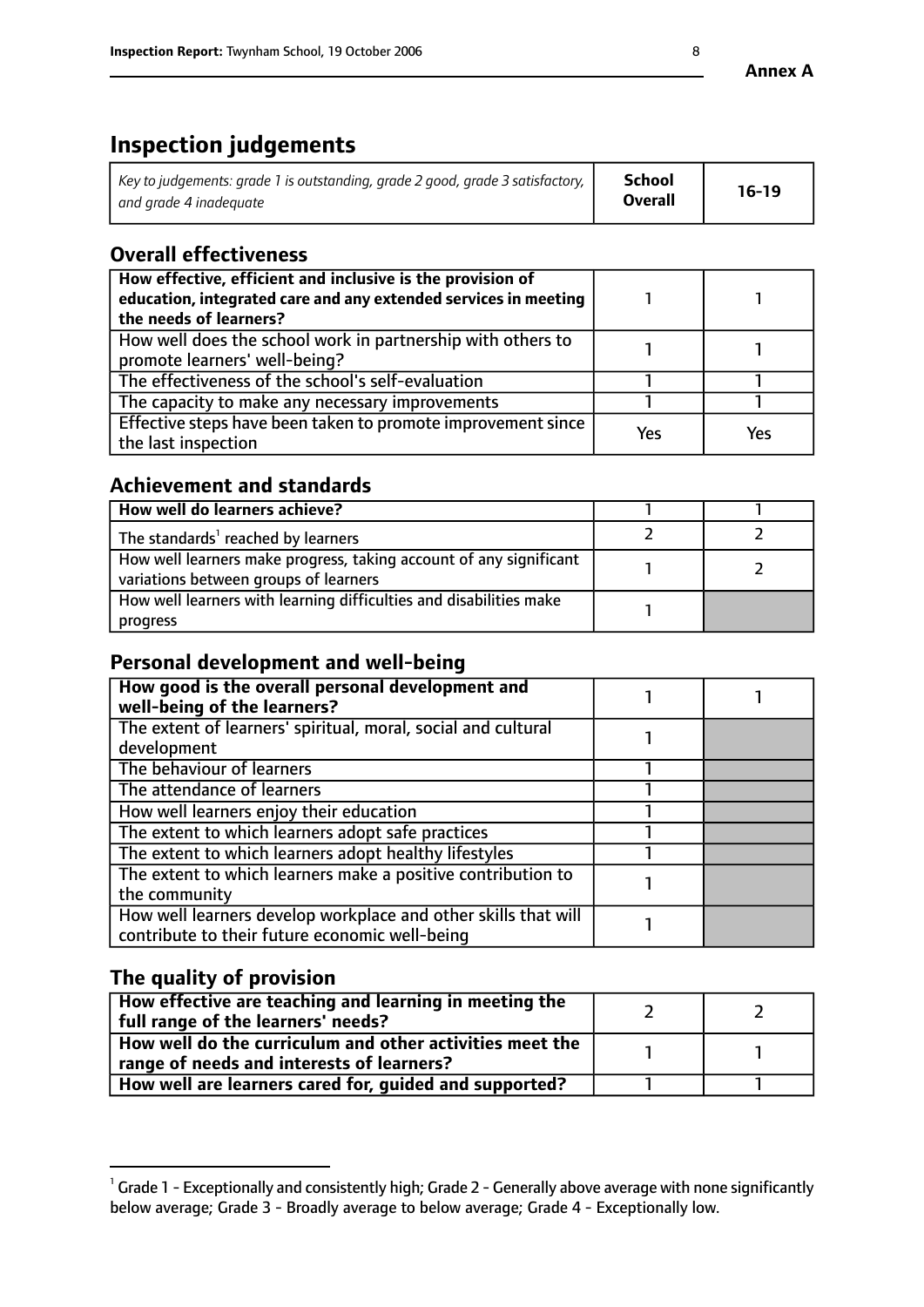# **Leadership and management**

| How effective are leadership and management in raising<br>achievement and supporting all learners?                                                 |     |            |
|----------------------------------------------------------------------------------------------------------------------------------------------------|-----|------------|
| How effectively leaders and managers at all levels set clear<br>direction leading to improvement and promote high quality of<br>care and education |     |            |
| How effectively performance is monitored, evaluated and<br>improved to meet challenging targets                                                    |     |            |
| How well equality of opportunity is promoted and discrimination<br>tackled so that all learners achieve as well as they can                        |     |            |
| How effectively and efficiently resources, including staff, are<br>deployed to achieve value for money                                             |     |            |
| The extent to which governors and other supervisory boards<br>discharge their responsibilities                                                     |     |            |
| Do procedures for safequarding learners meet current<br>qovernment requirements?                                                                   | Yes | <b>Yes</b> |
| Does this school require special measures?                                                                                                         | No  |            |
| Does this school require a notice to improve?                                                                                                      | No  |            |